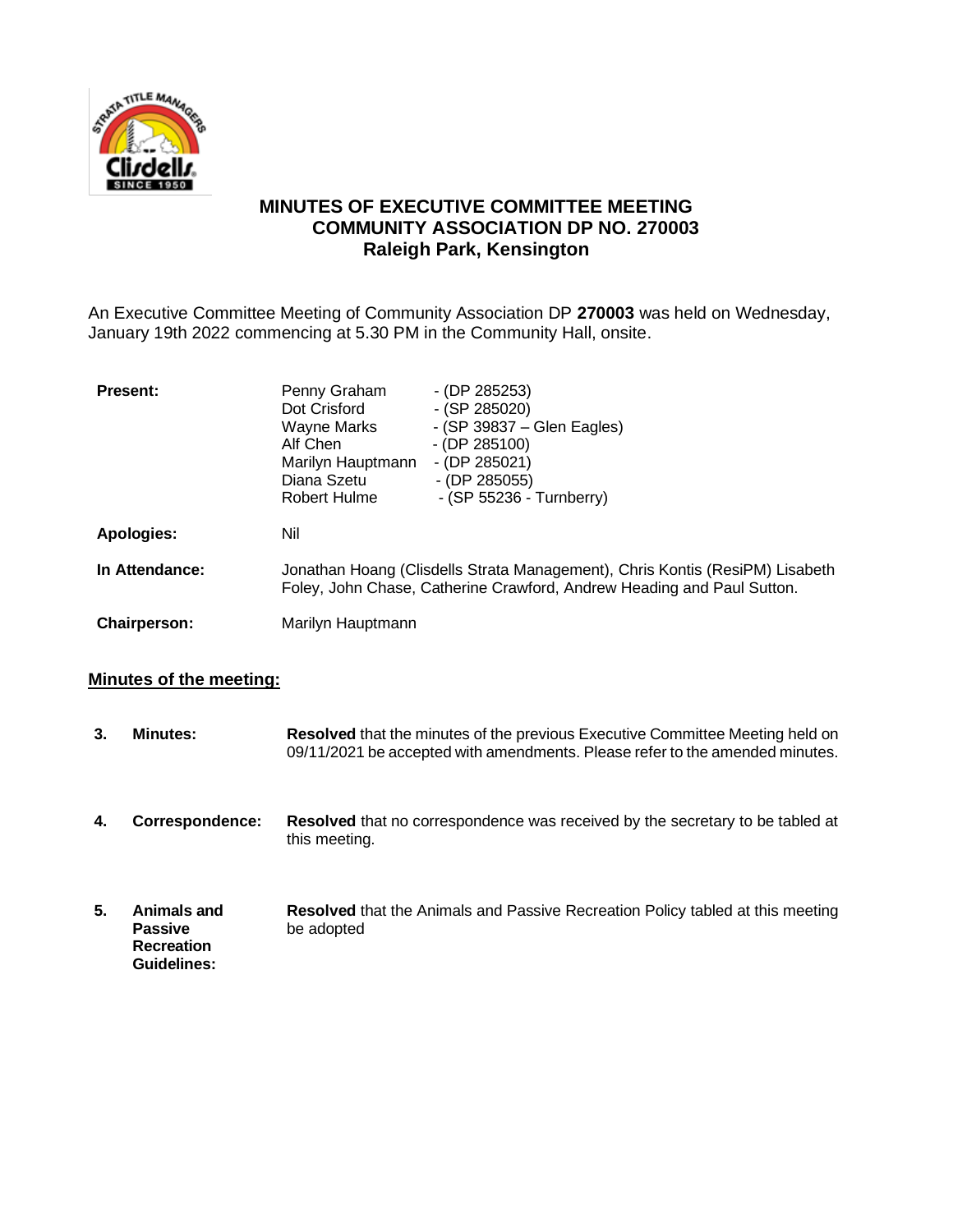| 6.  | New signage for<br><b>Raleigh Park</b>                                          | Resolved that the signage at Raleigh Park concerning the Animals and Passive<br>Recreation Policy be removed and replaced with signage, the content of which<br>has been tabled at this meeting. It was noted Randwick Council indicated no<br>objections to the signage sent to them                                                                                                                                      |
|-----|---------------------------------------------------------------------------------|----------------------------------------------------------------------------------------------------------------------------------------------------------------------------------------------------------------------------------------------------------------------------------------------------------------------------------------------------------------------------------------------------------------------------|
| 7.  | <b>Provision of extra</b><br>security cameras                                   | Resolved (a) that the quotation by HSC Security Pty Ltd for supply and<br>installation of an additional security camera at Sherwood Park, at a cost of<br>\$12,697.65 (incl GST) be accepted subject to confirmation of funds being<br>available.                                                                                                                                                                          |
|     |                                                                                 | Resolved (b) that the quotation by HSC Security Pty Ltd for supply and<br>installation of an additional security camera at the Rose Garden (Basin Park), at<br>a cost of \$3,334.47 (incl GST) be accepted subject to confirmation of funds<br>being available.                                                                                                                                                            |
|     |                                                                                 | (c) That the quotation by HSC Security Pty Ltd for supply and installation of an<br>additional security camera covering tennis court/Turnberry/Supacentre<br>boundary at a cost of \$6,148.19 (incl GST) not be accepted subject to<br>confirmation of funds being available.<br>N.B Robert Hulme and Wayne Marks voted in favour of this motion, but the<br>motion was defeated by majority resolution.                   |
| 8.  | <b>Monitors for</b><br><b>Security</b><br><b>Guardhouse</b>                     | Resolved that the quotation by Sentinel Security Group Pty Ltd for the supply<br>and installation of two 32" monitors in the Security Guardhouse for \$1056 (incl<br>GST) be accepted.                                                                                                                                                                                                                                     |
| 9.  | <b>Resurfacing of the</b><br>tennis courts                                      | Resolved that the quotation from All Grass, for resurfacing both tennis courts,<br>in the amount of \$52,228.00 (inc GST) be accepted.                                                                                                                                                                                                                                                                                     |
| 10. | <b>Restoration of</b><br>The Pantheon -<br>report from Estate<br><b>Manager</b> | Estate Manager is awaiting on quotations based on the recommendations and<br>specifications provided by Core Engineering. Estate Manager will also reach out<br>to other companies who specialize in sandstone restoration to tender.                                                                                                                                                                                      |
| 11. | <b>Managing Agency</b><br><b>Agreement</b><br><b>Extension</b>                  | <b>Resolved</b> that pursuant to Section $54(4)(5)$ & (6) of the Community Land<br>Management Act 2021 the Association Committee resolves to extend the term<br>of the Agency Agreement with Peter Clisdell Pty Limited for a period of three (3)<br>months commencing 01/06/2022 and ending on 31/08/2022. Such extension of<br>time will cease if an Annual General Meeting is held during the term of the<br>extension. |
| 12. | <b>Financial Reports</b>                                                        | The Treasurer tabled an update to the Association Committee. It was noted that<br>the financial reports be issued to all Committee members by the Managing<br>Agent.                                                                                                                                                                                                                                                       |